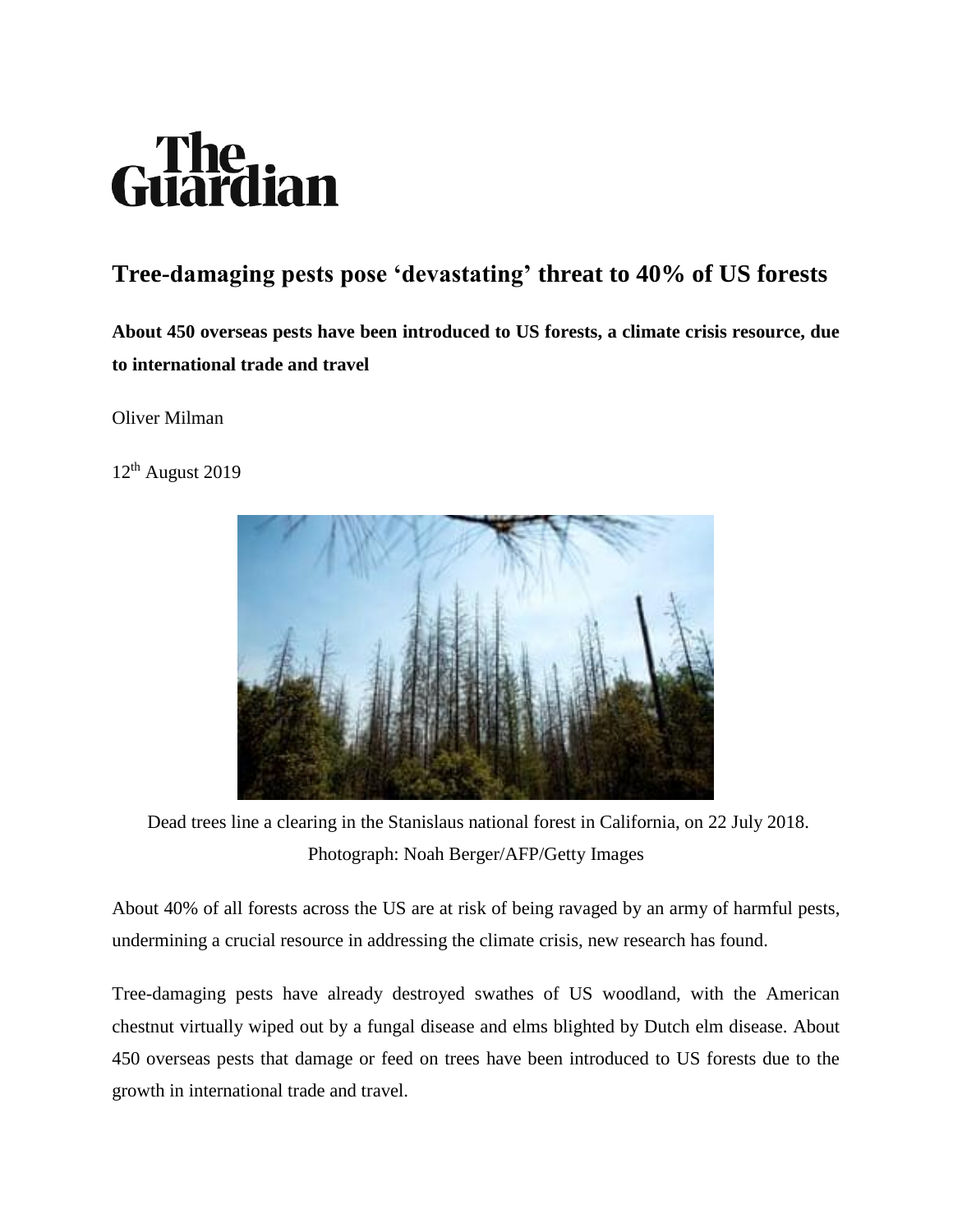

How climate's impact on land threatens civilisation – and how to fix it

A PNAS-published study of the 15 most damaging non-native forest pests has found that they destroy so many trees that about 6m tons of carbon are expelled each year from the dying plants. This is the equivalent, researchers say, of adding an extra 4.6m cars to the roads every year in terms of the release of planet-warming gases.

This situation is set to worsen, with the spread of pests due to threaten 40% of the US forest biomass. Such a scenario would "have a devastating impact on the forests", said Songlin Fei, a forestry expert and report author at Purdue University.

"It is turning forests from storers of carbon to a carbon source. The best way to control these pests it through inspections and quarantine – once they are in the system it's hard to stop them. For many trees it's too late."

The threats range from the wood borer to pathogens and organisms that feed on tree sap. Some diseases, such as one that has infected trees across Hawaii, are little understood by scientists.